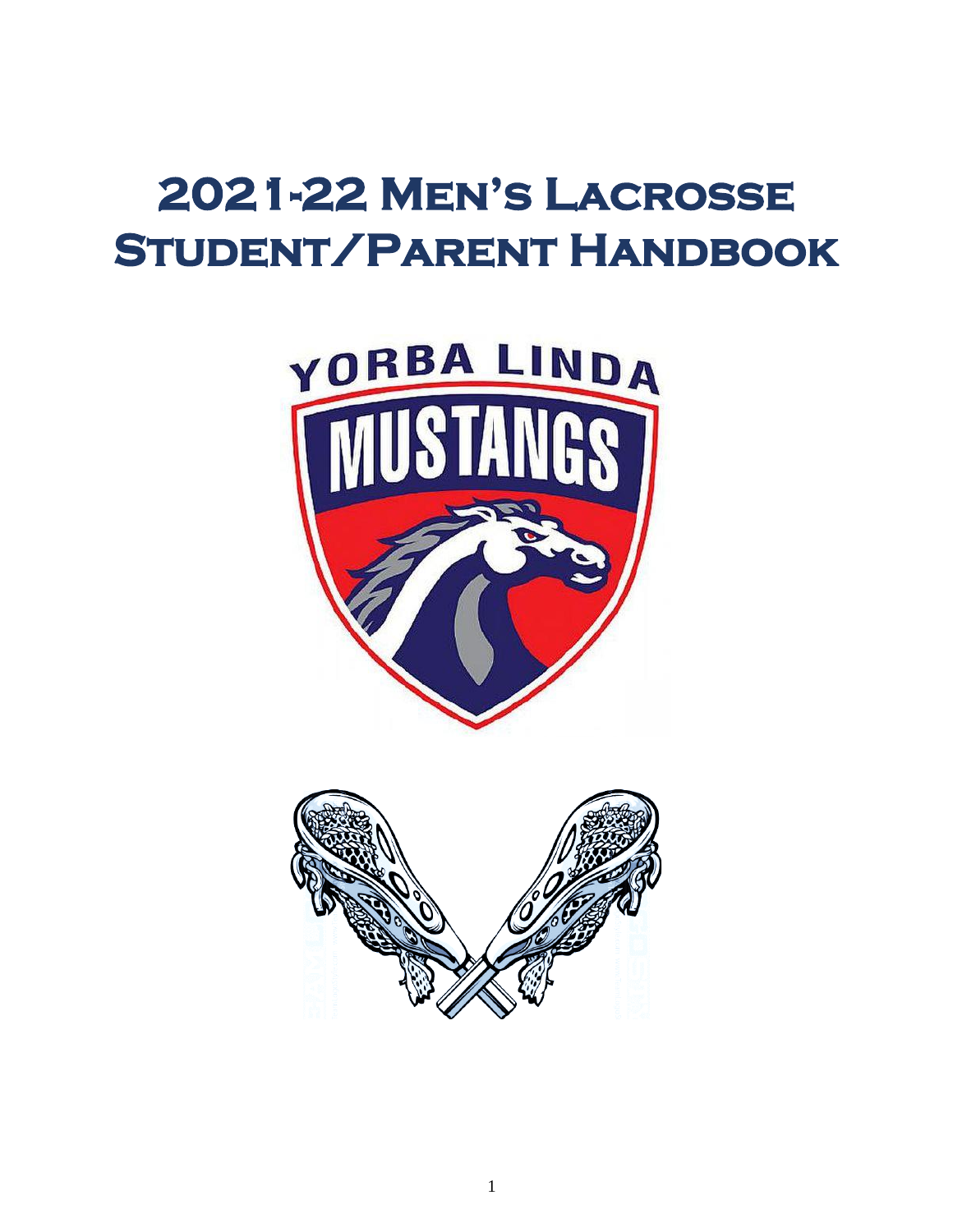# **TABLE OF CONTENTS**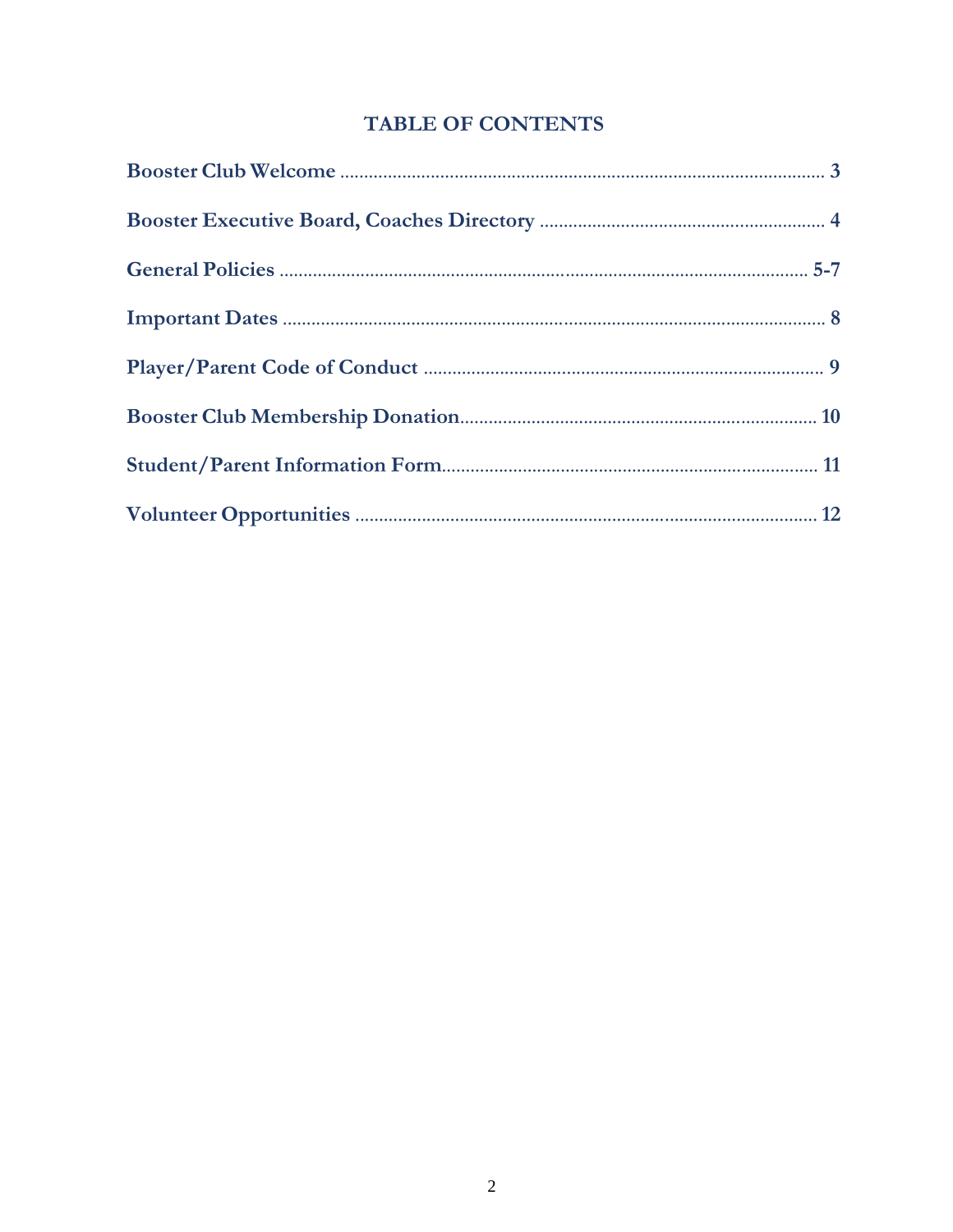

Dear YLHS Lacrosse Parents/Guardians and Students:

Welcome to the 2021-2022 Yorba Linda High School Men's Lacrosse program! The Men's Lacrosse program got its start thanks to the efforts of our 2009-2010 team members and parents. Keeping this incredible lacrosse program going for our students over the past eight years required some many parents, players, and coaches to pull together for our common goal, volunteer so much time, raise the funds needed, and support our kids fully.

Because the lacrosse program is largely self-funded, we will have to raise the money needed to pay for additional equipment, uniforms, coaches, assistant coaches, offseason training, and more. We need all of our lacrosse families to participate in the program in order to make it a success. Some of the details of this commitment are outlined here in the handbook, and others will be detailed as we move forward.

Lacrosse is the fastest growing high school sport in California, and the coaching staff and players are committed to continuing our success. We welcome all of you to our 13<sup>th</sup> season of what has become a great tradition in the sports programs at Yorba Linda High School.

Sincerely,

YLHS Lacrosse Booster Club Board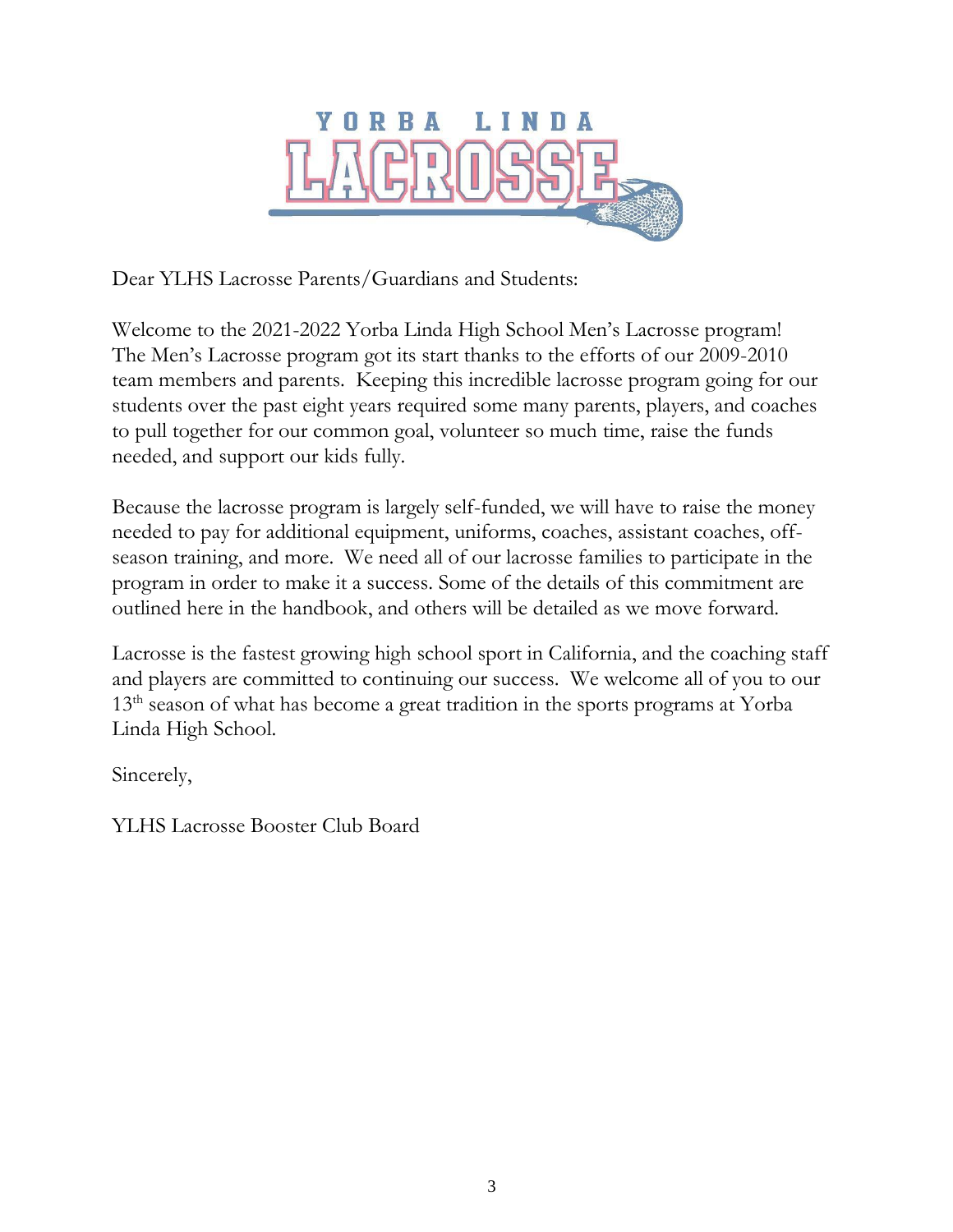# **EXECUTIVE BOARD**

| President – Sara                                | laxylhs@gmail.com           |
|-------------------------------------------------|-----------------------------|
| Vice President – OPEN                           |                             |
| Treasurer – Chi Kemp                            | chikemp@pacbell.net         |
| $S \nvert \text{C}$                             |                             |
| Program Director and Head Coach – Tucker Amidon | coachamidon. ylhs@gmail.com |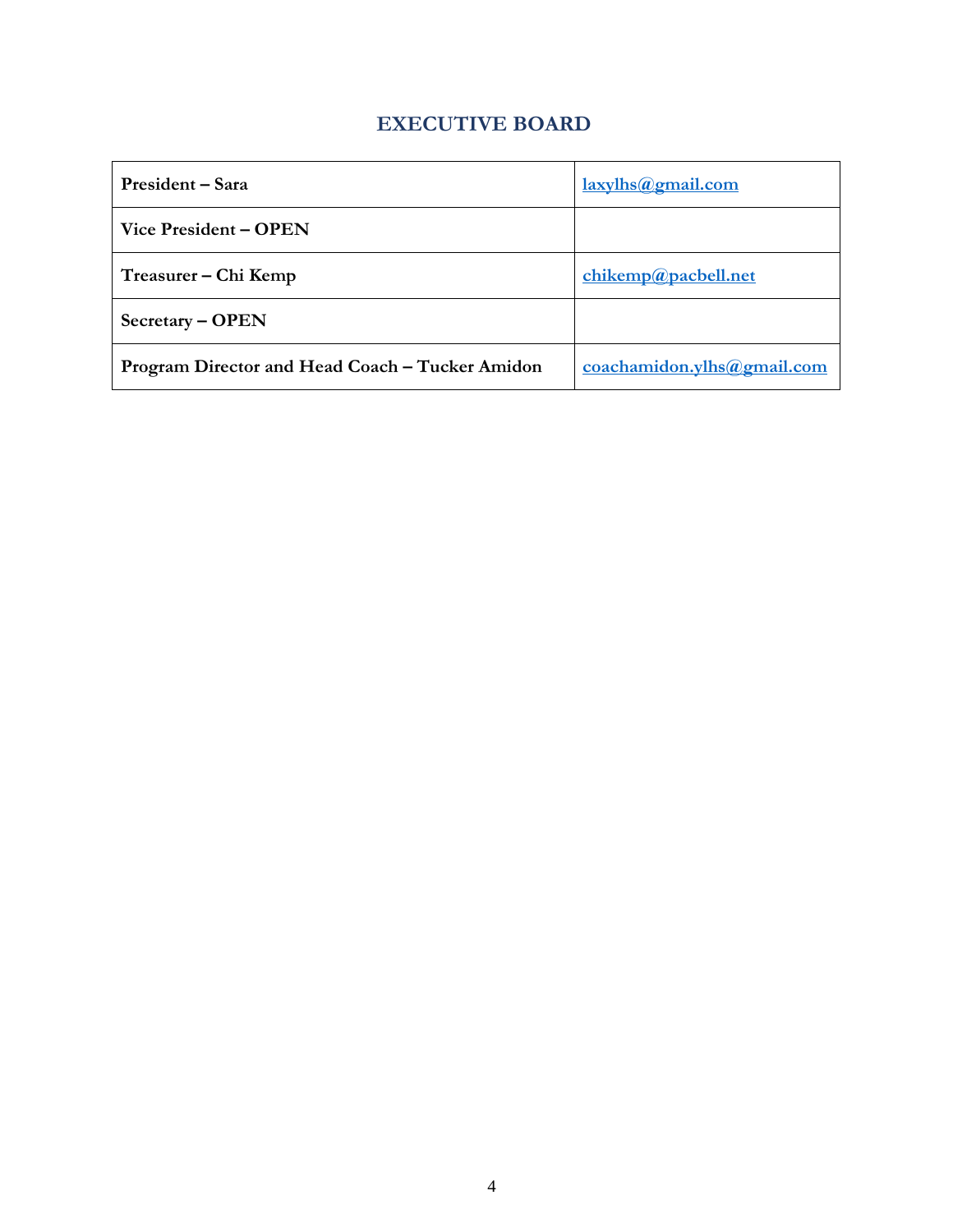# **GENERAL POLICIES**

## **Financial Information**

Our booster club is responsible for the cost of uniforms, equipment, and off-season coach/assistant coach stipends. The school district pays for our head varsity coach and head JV coach during lacrosse season **only** (one per team).

In order to meet the program's financial commitments, the Booster Club requests a "fair share" donation of \$900.00. This includes \$150.00 for off-season coaching, as well as weight training and conditioning; \$350.00 initial fair share; and a \$400.00 fundraising portion (\$400 is due in January).

**\$350.00 of this amount will be needed at the parent meeting on Thursday, November 4th** . **The off -season weight training, conditioning, and coaching portion of \$1**5**0.00 may also be paid in full at this time. Please plan to turn in all necessary paperwork at the parent meeting. YLHS Mustangs Lacrosse Booster Club is a 501(c)(3) organization (IRS EIN 27-0972713).** 

## **Fundraising**

We need the help of all families to provide an excellent program. The students have the opportunity to participate in fundraising events each year. It is reasonable to expect each member to participate equally in these projects.

This season, each lacrosse participant will have the opportunity to participate in fundraising opportunities to achieve their \$400.00 Fundraising Fair Share donation for the season. **All fundraising donations need to be collected by January 15, 2022,** in order for the program to avoid budget cuts that could affect the integrity and success of the program. Those students/families who do not wish to participate in our fundraising efforts may opt out and donate the fundraising portion of \$400.00 in its entirety.

For those students who participate in a fall or winter sport, the YLHS Men's Lacrosse Booster Club Fair Share donations of \$350.00, plus the additional fundraising/donation amount of \$400.00 will be collected once the student enters our program.

**It is necessary for the Booster Club to collect a large portion of our membership Fair Share donations up front as most of our expenses are incurred prior to the actual start of the spring lacrosse season.**

# **Make checks payable to: YLHS Lacrosse Booster Club OR Pay by Venmo: @YLHSLAX**

If there is a financial limitation/concern for your family, please contact Booster President, Sara Milroy via email at **[milroysara@gmail.com](mailto:milroysara@gmail.com)** or Booster Treasurer Chi Kemp at **[chikemp@pacbell.net](mailto:chikemp@pacbell.net)**. The budget and financial information is available for review at any time.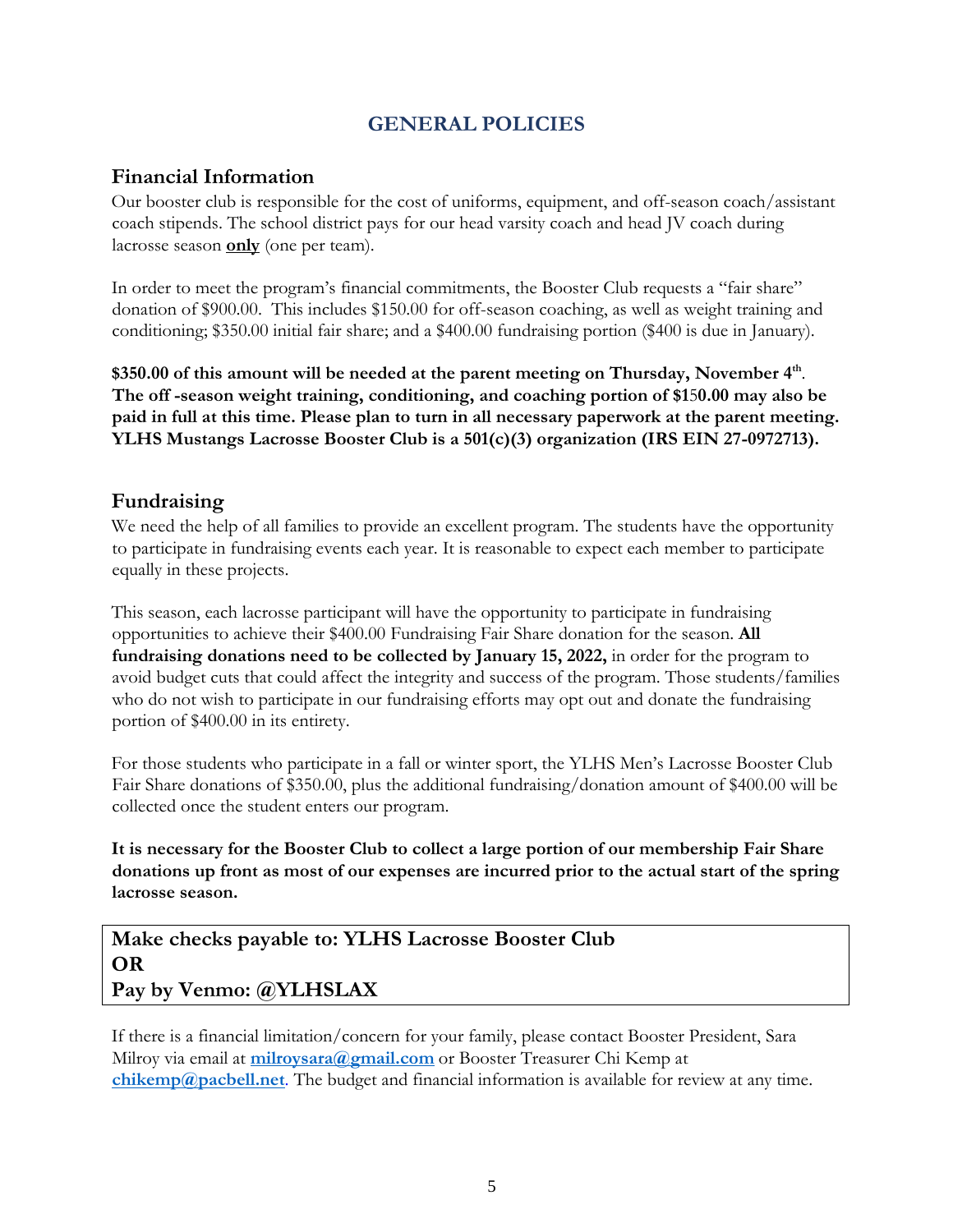## **Transportation Fees**

The school district requires that every student involved in extracurricular activities pay a transportation fee to defray the costs of busing students to away games. Transportation fees are determined by PYLUSD. The transportation fee for men's lacrosse players this year is **\$85.00<sup>1</sup>** and is **paid to the finance office at Yorba Linda High School** prior to the start of spring season. The transportation fee must be paid prior to the start of lacrosse season. No student will be allowed on the bus until this fee is paid.

**Note:** this is **not** part of the lacrosse Fair Share or fundraising donation amounts, and the Booster Club has no control over setting the amount or the due date.

## **ASB Card**

All Lacrosse players are encouraged to purchase a Yorba Linda High School ASB Card, as outlined in the YLHS Student Handbook. This card is purchased at Registration in August. The holder of the card is entitled to discount admission to all home and away athletic events and reduced prices for the YLHS yearbook and dance tickets.

## **6th Period PE/Practice**

We will utilize the fields at YLHS and possibly other fields in the community as needed for our offseason practices again this school year. All students who turn in their Booster Club membership paperwork at registration, have a current athletic clearance packet on file with YLHS, and have the approval of the Men's Lacrosse program Head Coach will be put into the 6<sup>th</sup> period PE class in order to accommodate our off-season and spring season schedule. **Transportation to and from offseason practice is not provided by YLHS or the Booster Club.** 

**Off-Season:** Due to Fall and Winter sports, off-season practice schedule is to be determined. **In-Season:** Times are TBA

#### **Attendance**

**Punctual and daily attendance is required**. If for any reason a student will be absent from practice, note that Coach Amidon will follow Yorba Linda High School rules for all absences.

Attendance will be taken at each practice. If for some reason a student will miss a practice or game for any reason other than sudden illness or injury, the Head Coach must be notified, by the student, at least two days in advance. In case of illness or injury, please notify the Head Coach the day of absence.

#### **Uniforms**

Team uniforms will be returned at the end of the season. It is the student's responsibility to see that his uniform remains in good condition. Students and/or parents are financially responsible for any damage caused to the uniform due to negligence or misuse. Guidelines for proper laundering can be found on the team website. Uniforms will be kept by students during lacrosse season. Students will return clean uniforms at the end of lacrosse season at a time to be determined by Head Coach Tucker Amidon.

<sup>1</sup> This amount is subject to change as directed by YLHS/PYLUSD. We will advise if this occurs.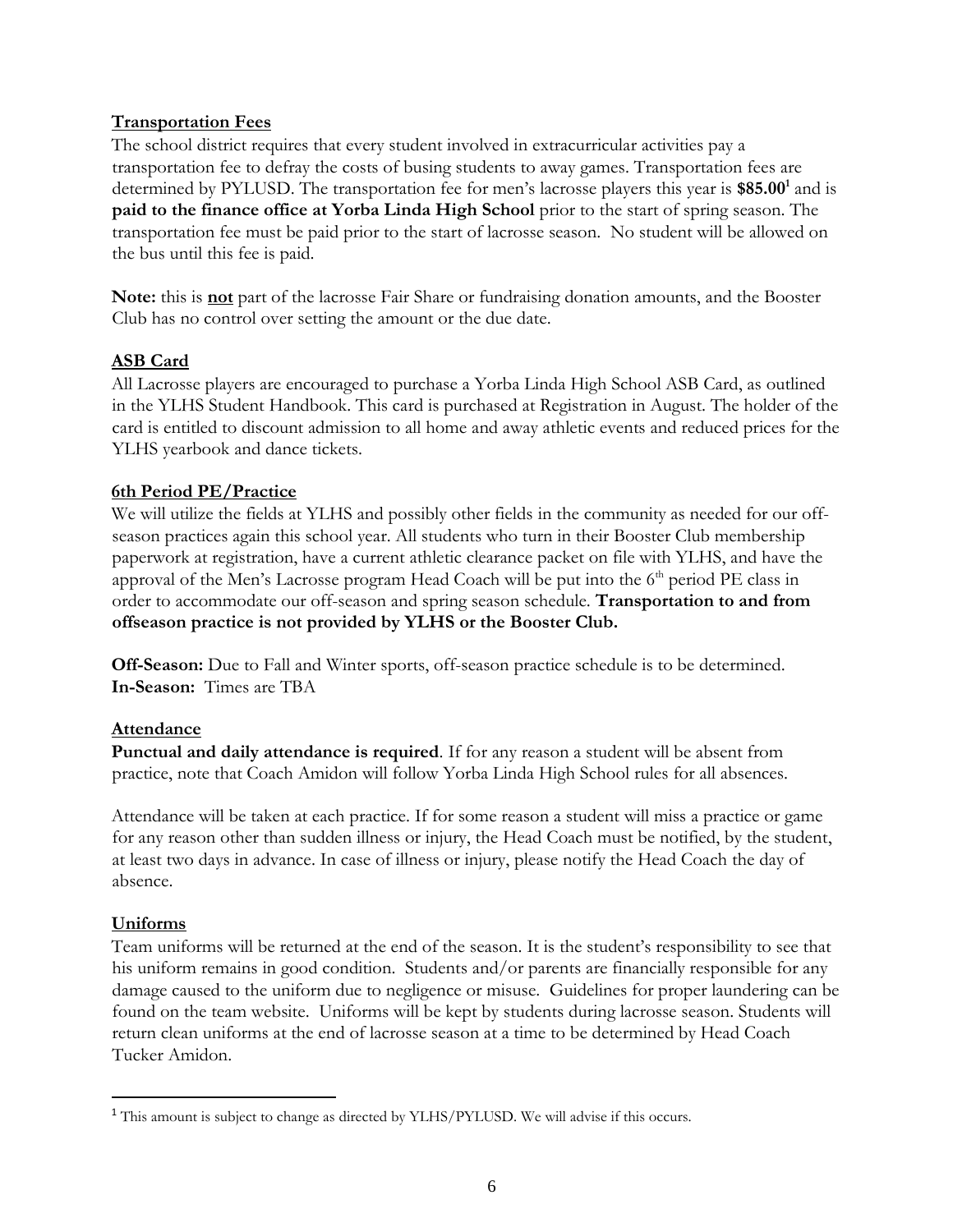Failure to return borrowed equipment or uniforms will result in an indebted notice generated by YLHS against the student's account.

## **Student Withdrawal from Lacrosse Program**

In the event a student voluntarily withdraws from the YLHS Men's Lacrosse Program, a pro-rated refund of the Booster Club Fair Share donation will be given based on the date of the withdrawal from the program and the date the student entered the lacrosse program. **NO REFUNDS AFTER THE OFFICAL START OF SEASON, JANUARY 15, 2022.**

Any student choosing to withdraw should notify head coach Tucker Amidon in writing via letter or email at [coachamidon.ylhs@gmail.com.](mailto:coachamidon.ylhs@gmail.com)

## **Athletic Clearance Packets**

Each student must complete an Athletic Clearance Packet. This packet must be filled out online through an account on FamilyID. Please go to the YLHS website and click on ATHLETICS then, CLEARANCE FORMS. This packet includes various forms required by the school district including:

- ✓ Parent permission, Emergency Medical and Waiver of Claims for Transportation of Students
- ✓ Athletic/Auxiliary Insurance Certification
- ✓ DMV/Risk Management/PYLUSD Rules & School Driver Registration Form
- ✓ Residential Athletic Eligibility
- ✓ PYLUSD Athletic Code of Conduct
- ✓ CIF Code of Ethics
- ✓ CIF/District Eligibility Rules
- ✓ Early Release from Athletic Period & Student/Parent Athletic Agreement
- ✓ Androgenic/Anabolic Steroid Contract
- ✓ Sports Pre-Participation Assessment\*
- ✓ **Copy of Front and Back of Insurance Card [Mandatory]**

These forms must be turned in prior to the start of off-season practice. Participation in lacrosse practice and games will not be allowed until all necessary paperwork is completed and turned in and athletic clearance is given by YLHS.

Forms are available to download and print off the school website at ylhs.org under the athletics tab.

Those students already participating in a fall sport (Football, Cross Country, etc.) do not need to file an additional athletic clearance packet. Just advise the counseling office that you will be playing lacrosse also.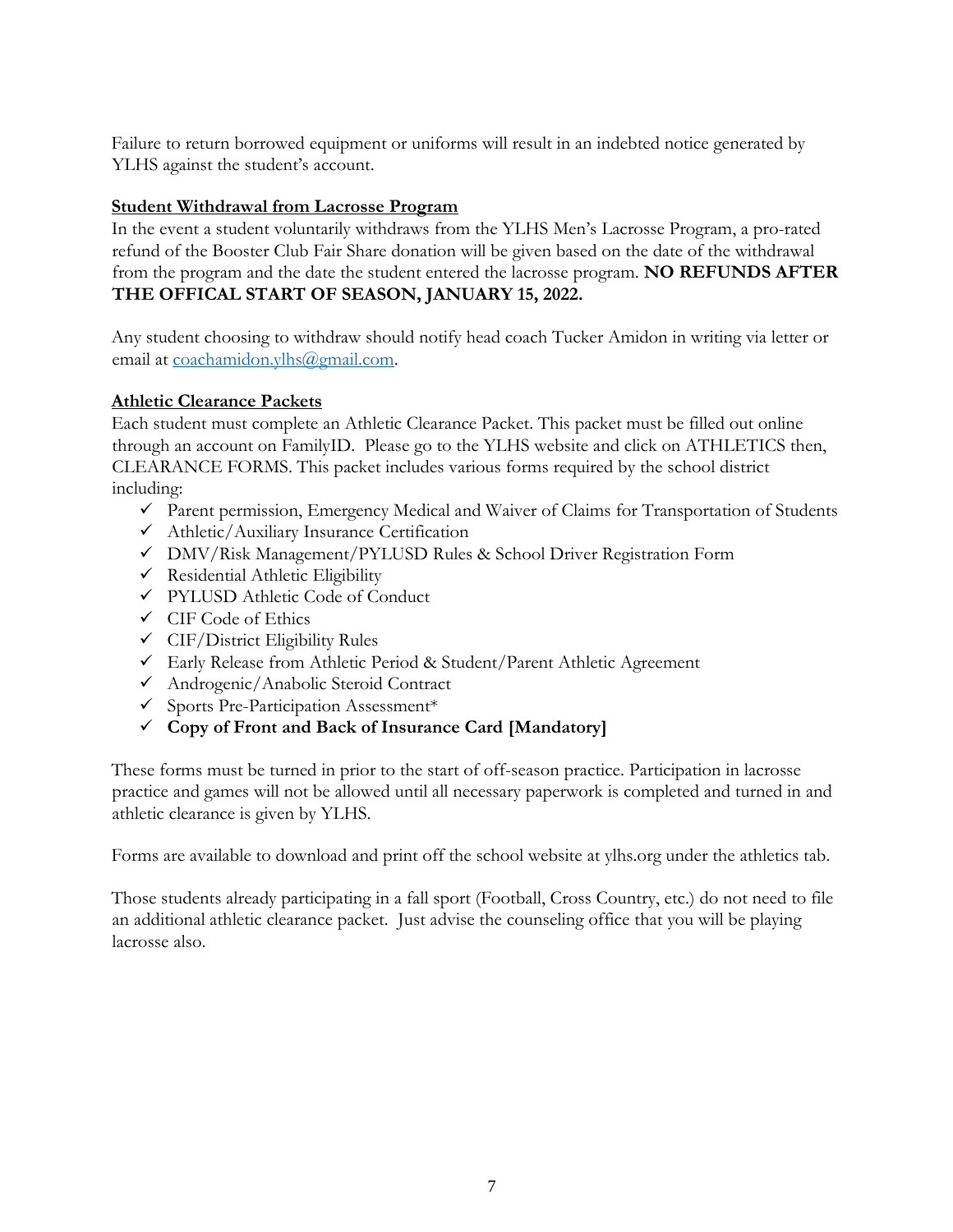# **YLHS MEN'S LACROSSE IMPORTANT DATES 2021-22**

## **Parent Meeting Thursday, November 4th – 6:00PM (Nathan Shapell Stadium, YLHS). In this meeting, we will cover:**

- $\checkmark$  Fair Share Contribution \$350 (coaches fees, equipment refurbishment and/or replacement, inseason uniform replacements, off-season fees and costs (not already shown below).
- $\checkmark$  All fair share contributions may be off-set by sponsorship opportunities. Checks payable to YLHS Boosters Club. Also – if off-setting with a sponsorship, please identify the player.
- ✓ Fundraising to offset final \$400 Fair Share Contribution.
- ✓ Off‐Season Conditioning/Weight Training/Coaching ‐ \$150.
- $\checkmark$  Interest in purchasing new helmet last years' price was \$148 (An order will be placed, but we need to know how many will be purchased) – players keep helmets.
- ✓ Athletic Clearance and Media Packet Forms should have been completed as part of registration
- $\checkmark$  Come ready to volunteer sign up forms for activities will be available.
- $\checkmark$  Communications please provide email and cell numbers for easy communication related to practice times and instructions for the players. REMIND App instructions will be provided at the parent meeting. However, Coach Amidon will provide information at practices and players should be responsible to communicate with parents and coaches as well.
- $\checkmark$  Student/Parent Handbook review and turn in signature pages.

## **January 2022**

- $\checkmark$  Fundraising / Fair Share Contribution \$400
- $\checkmark$  All fair share contributions may be off-set by sponsorship opportunities. Checks payable to YLHS Boosters Club. Also – if off-setting with a sponsorship, please identify the player.

#### **February 2022 – prior to start of regular season**

- ✓ YLHS/District Transportation Fee ‐ \$85
- $\checkmark$  Due in YLHS Finance office, payable to YLHS. Athlete will not be able to take bus to games if this fee is not paid. *You may have paid with your student registration - will be itemized on your receipt.*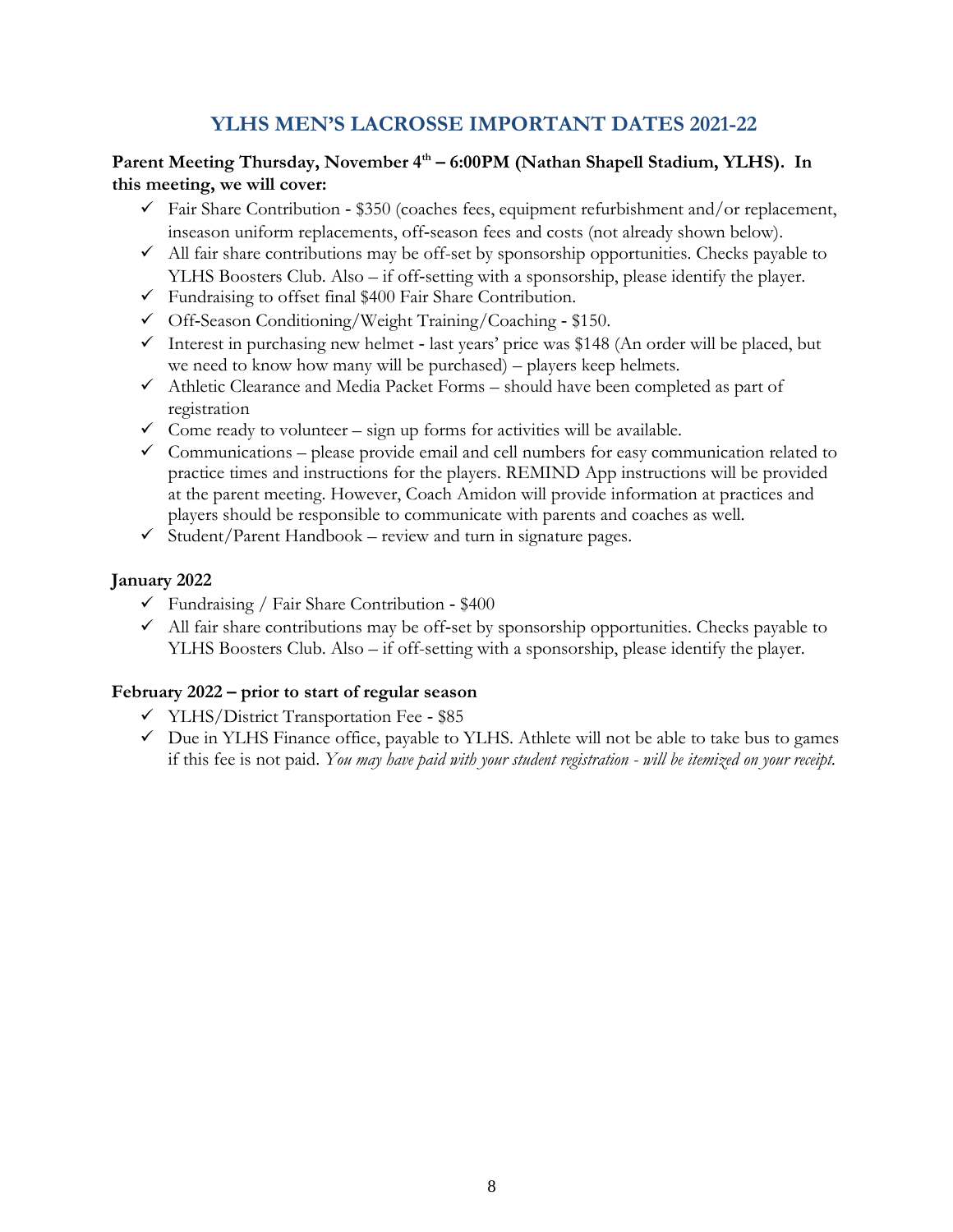# **YLHS MEN'S LACROSSE PLAYER AND PARENT TEAM GUIDELINES AND CODE OF CONDUCT**

**The needs of the program will always be placed first for the benefit of the players and coaches collectively.** We want to encourage and maintain open communication between players, parents, and coaches. Therefore, if you have a concern, please bring it to the attention of the head varsity coach, who will listen to your concerns and work to address them while keeping the needs of the program first in mind. Once a matter has been discussed, please understand that the head varsity coach is going to make the final decision. If you are still not satisfied with a coach's decision, you can request a meeting with the head varsity coach and the athletic director. *If the matter involves playing time,* **we ask first that the player himself personally discuss the issue with the coach** before or after practice so that he can understand what the coach requires him to do on the field at games or practices.

Please keep in mind that dissent or the appearance of divisiveness is counter to the team's goals. Therefore, when bringing a concern to a coach's attention, please communicate concerns privately. For example, directly after a game is not the appropriate time to approach any coach about concerns regarding playing time. **AT NO TIME should a parent approach any coach before or after a game to discuss playing time.** In the event a parent does approach a coach, the coaches have been instructed to respectfully end that line of discussion and, if necessary, walk away. Please email the head coach directly to set a more appropriate time to communicate your concern.

Coaches make all decisions related to our teams based on the performance of the players and the efforts they make to earn the right to represent this team on the field. Every player, whether he is starting or contributing in another way, needs to know that a combination of both hard work and good performance is the best way to improve the team and to achieve his personal goals, and that his success is the result of the effort he has made.

## **Missing Regular Season Practice:**

If a player misses a practice, they will sit out a minimum of a half a game. If they miss two, then they will sit an entire game, and so on. Players can only be excused for YLHS educational purposes. Educational purposes must be cleared by the head coach ahead of time. Missing game time may result if not cleared beforehand.

#### **Player Conduct:**

All players represent the YLHS Men's Lacrosse Program on and off the field, and they must remember that their conduct can reflect both positively and negatively on the program as a whole. As a result, players may be suspended for multiple games if they demonstrate unacceptable conduct on and/or off the field.

#### **Bus to Games:**

All players are expected to travel on the bus with the team going and returning from all games. Failure to do so may lead to a single game or even multiple games suspensions. All players are expected to follow PYLUSD Bus regulations. Any unacceptable behavior may lead to game suspensions.

#### **Gear/Equipment:**

All players must wear the same helmets and uniform for all games. The helmet must be certified and provided by the school, and it must be worn for all official team activities (games and practices). In addition, US Lacrosse requires all boys lacrosse players to wear athletic cups during game play. Stick pockets can be any combination of the following colors: **black, blue, red, and/or white.** Loud or brightly colored mesh, heads, or strings will not be allowed on the field during games. Players should always ensure their gear is game-ready prior to any team event. Talk to the coaches if you have any specific questions.

| <b>Parent Signature:</b> | <b>Player Signature:</b> |  |
|--------------------------|--------------------------|--|
|                          | <b>RETURN THIS PAGE</b>  |  |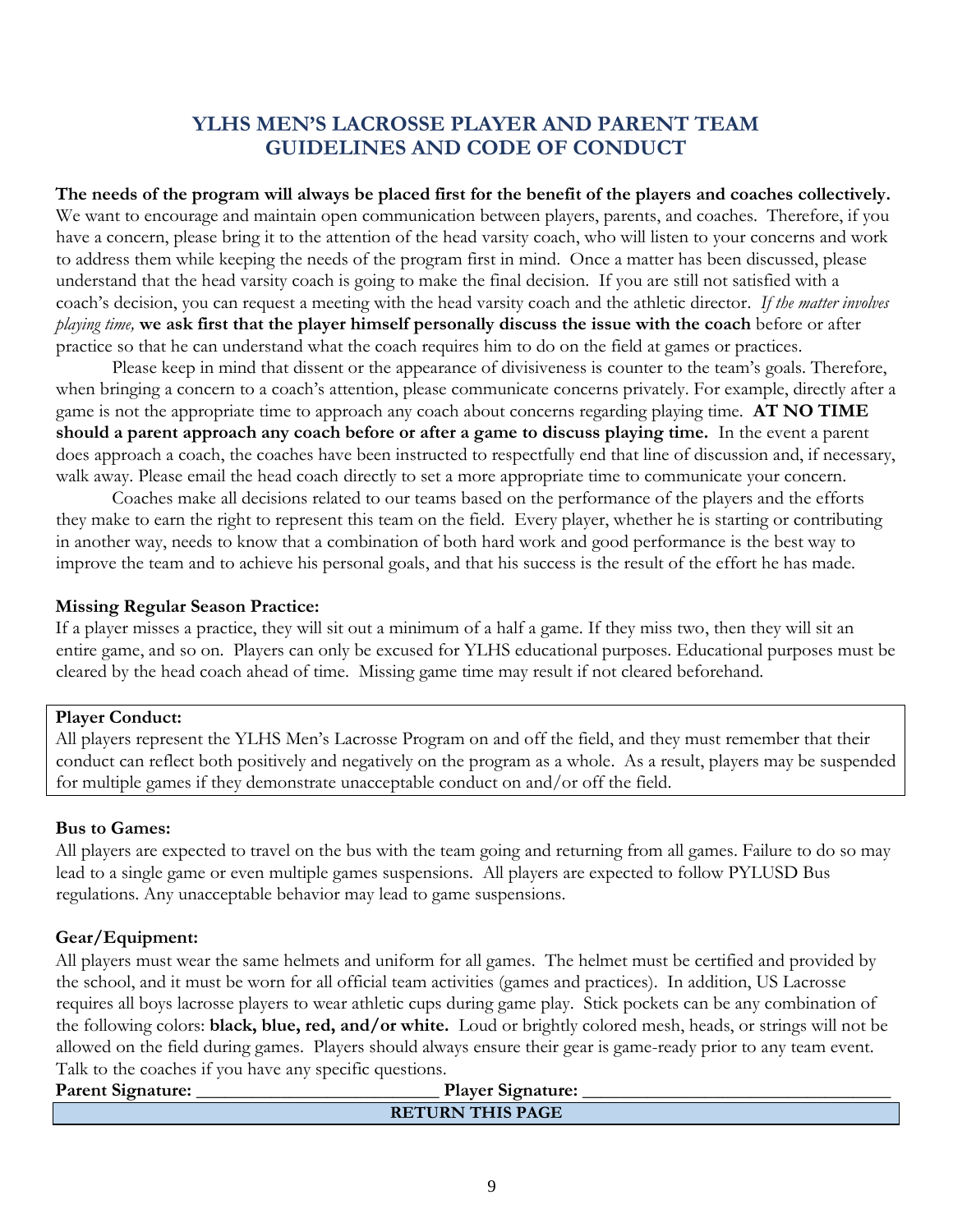# **2021-2022 YORBA LINDA HIGH SCHOOL MEN'S LACROSSE BOOSTER CLUB DONATION AND INFORMATION FORM**

**The YLHS Men's Lacrosse Program is proud to offer its athletes and families the finest high school lacrosse program in North Orange County. Our program is 100% self-funded and provides its athletes a full year of exceptional lacrosse training. With eight years Century League Championships and two playoff berths over our last two complete seasons, the 2022 season is looking even brighter!**

# **Our program offers:**

- ✓ Varsity Head Coach & Varsity Assistant Coaches
- ✓ Junior Varsity Head Coach & Junior Varsity Assistant Coach
- ✓ September June Lacrosse Training (two semesters)
- ✓ Weight Training, Conditioning & Endurance Training
- $\checkmark$  Game Day Shooter Shirt
- $\checkmark$  Uniforms, helmets, nets, and balls
- $\checkmark$  Professional game filming and breakdown with Yellow Hat/Hudl (Varsity)
- $\checkmark$  Player/team patches and trophies, Coaches Plaques and Thank you's
- $\checkmark$  Player Banquet Fee, End-of-Season recognition gifts and team DVD
- ✓ Senior Night

| <b>TOTAL FAIR SHARE DONATION - 2021-2022 YLHS MEN'S LACROSSE</b> | \$900.00 |
|------------------------------------------------------------------|----------|
| Initial payment due at parent meeting (November 4th)             | \$350.00 |
| Off-season Coaching/Weight Training/Conditioning                 | \$150.00 |
| Fundraising portion of \$400.00 due by January 15, 2022          | \$400.00 |

# **Pay by Venmo: @YLHSLAX**

**Make checks payable to: YLHS Lacrosse Booster Club. Turn checks in to a Coach or Booster Member OR Mail to: YLHS Lacrosse Booster Club - P.O. Box 845, Yorba Linda, CA 92885**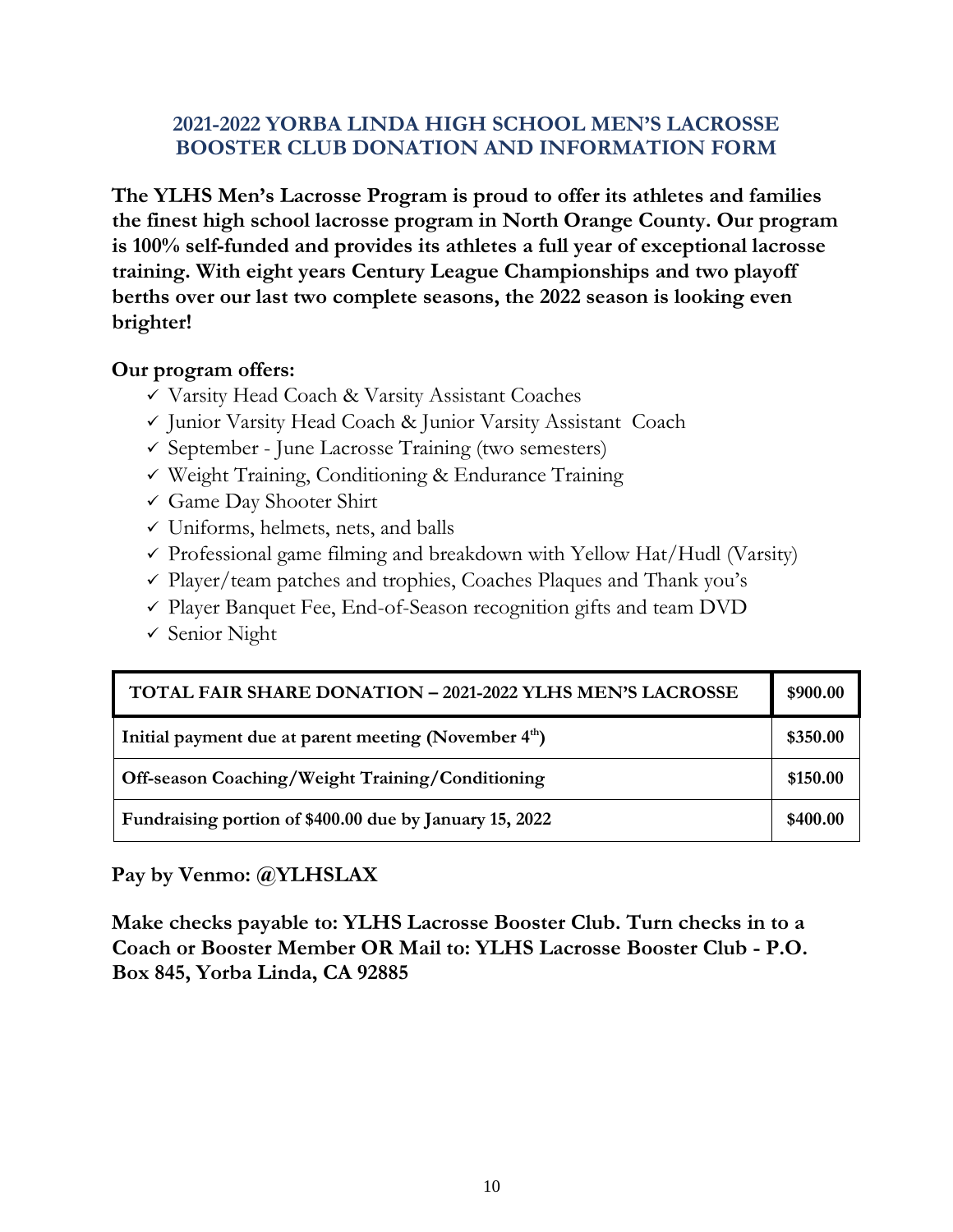# **STUDENT/PARENT CONTACT INFORMATION**

| Student's Name (including preferred name):     |                         | Grade: |     |    |    |
|------------------------------------------------|-------------------------|--------|-----|----|----|
|                                                |                         | 9      | 10  | 11 | 12 |
| <b>Student's Phone:</b>                        | <b>Student's Email:</b> |        |     |    |    |
| Parents'/Guardians' Name(s):                   |                         |        |     |    |    |
| Parent's/Guardian's Phone #1:                  | Phone #2:               |        |     |    |    |
| Parent's/Guardian's Email #1:                  | Email $#2$ :            |        |     |    |    |
| Additional Parent/Guardian info and emails:    |                         |        |     |    |    |
| <b>Student's T-shirt Size (Please Circle):</b> | Adult size S M L XL     |        | XXL |    |    |

## **RETURN THIS PAGE**